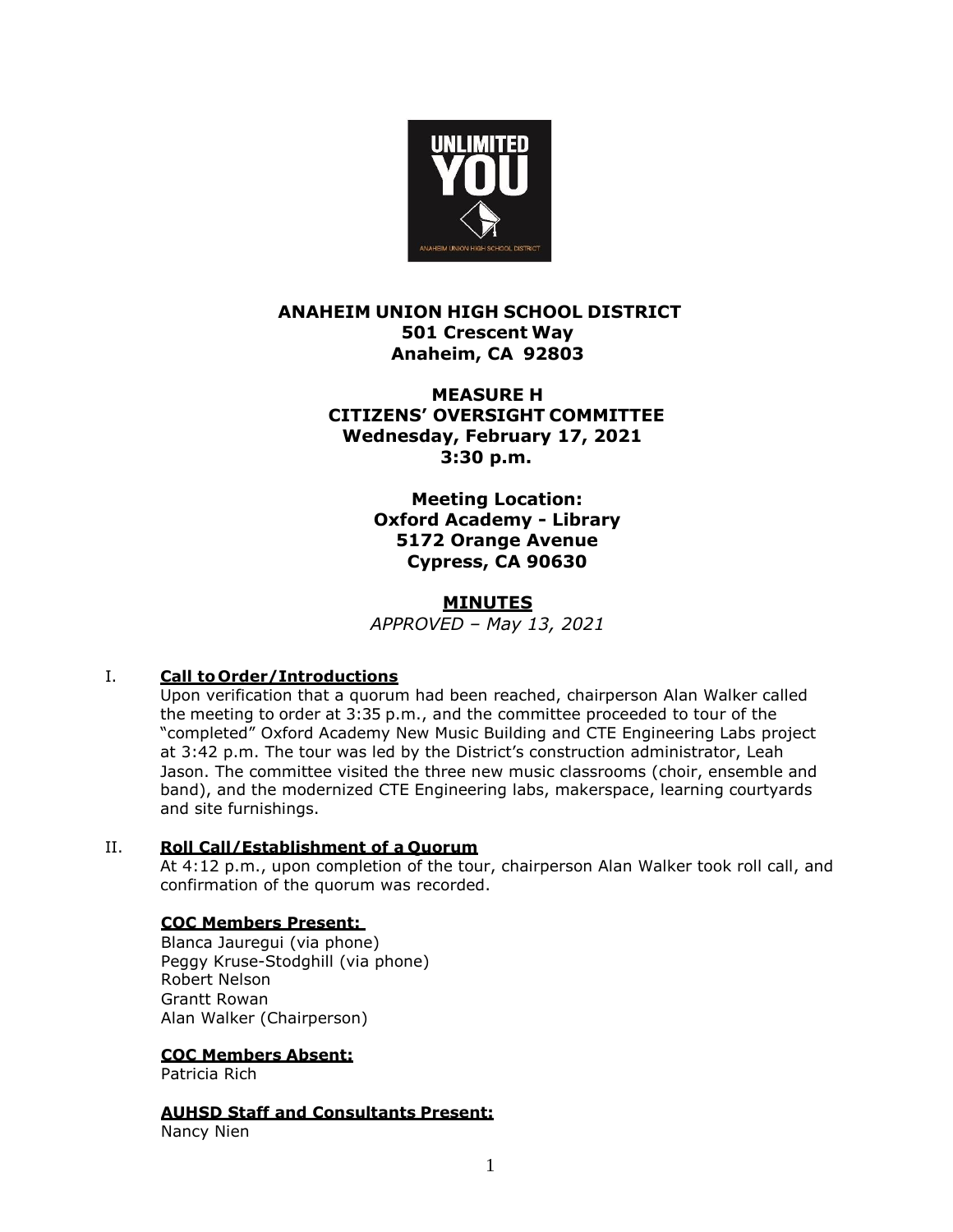Patricia Neely Karen Orr Leah Jason Kunal Shah (Consultant) Royce Townsend (Auditor), Eide Bailly (via phone)

#### **Members of the Public Present:**

None

#### III. **Adoption of Agenda and Approval of Minutes**

Committee member Robert Nelson made a motion that was seconded by chairperson Alan Walker to adopt the agenda of the February 17, 2021, COC meeting. All committee members agreed and the agenda was adopted.

Committee member Blanca Jauregui made a motion that was seconded by committee member Grantt Rowan to approve the draft minutes of the February 3, 2021, COC meeting. All committee members agreed and the minutes were approved.

#### IV. **Public Comment**

There were no public comments.

#### V. **Staff Update on Measure H Program**

Patricia Neely informed that the District's auditor would be joining the meeting at approximately 4:30 p.m., and reminded the COC that a Measure H program and financial/expenditure reports would not be presented as the focus of the meeting was the preparation of the committee's annual report.

## VI. **Discussion/Information Items**

At 4:12 p.m., upon completion of the tour, the COC continued with its meeting. At this time, Patricia Neely introduced the District's new Assistant Superintendent of Business Services, Dr. Nancy Nien. Nancy had the opportunity to tell the committee members about her experience in the facilities arena, with bond measures, and with COCs at various school districts.

Building Fund (Measure H) Financial/Performance Audits dated June 30, 2020 At 4:26 p.m., Royce Townsend, the District's auditor from Eide Bailly, LLP, joined the meeting, virtually, to discuss findings on the Measure H Financial and Performance Audit Reports dated June 30, 2020 prepared in conformance with the requirements of Proposition 39 and Article XIIIA of the California Constitution. The data audited spans July 1, 2019, through June 30, 2020. Royce explained that the audit reports that would be discussed with the committee were in "draft" form. The "draft" audit reports would become "final" once they are presented to the Board of Trustees in March. Due to COVID, the typical deadline of presenting audit reports to governing boards was extended to March 31, 2021.

The financial audit rendered an unmodified opinion which is the highest level of assurance that can be provided. Royce stated that the funds are being spent as intended and that there are no material weaknesses, no material mistakes nor deficiencies found. With the sale of the last bond series of 2019, \$102M in Measure H funding was added to the balance for a total ending balance of approximately